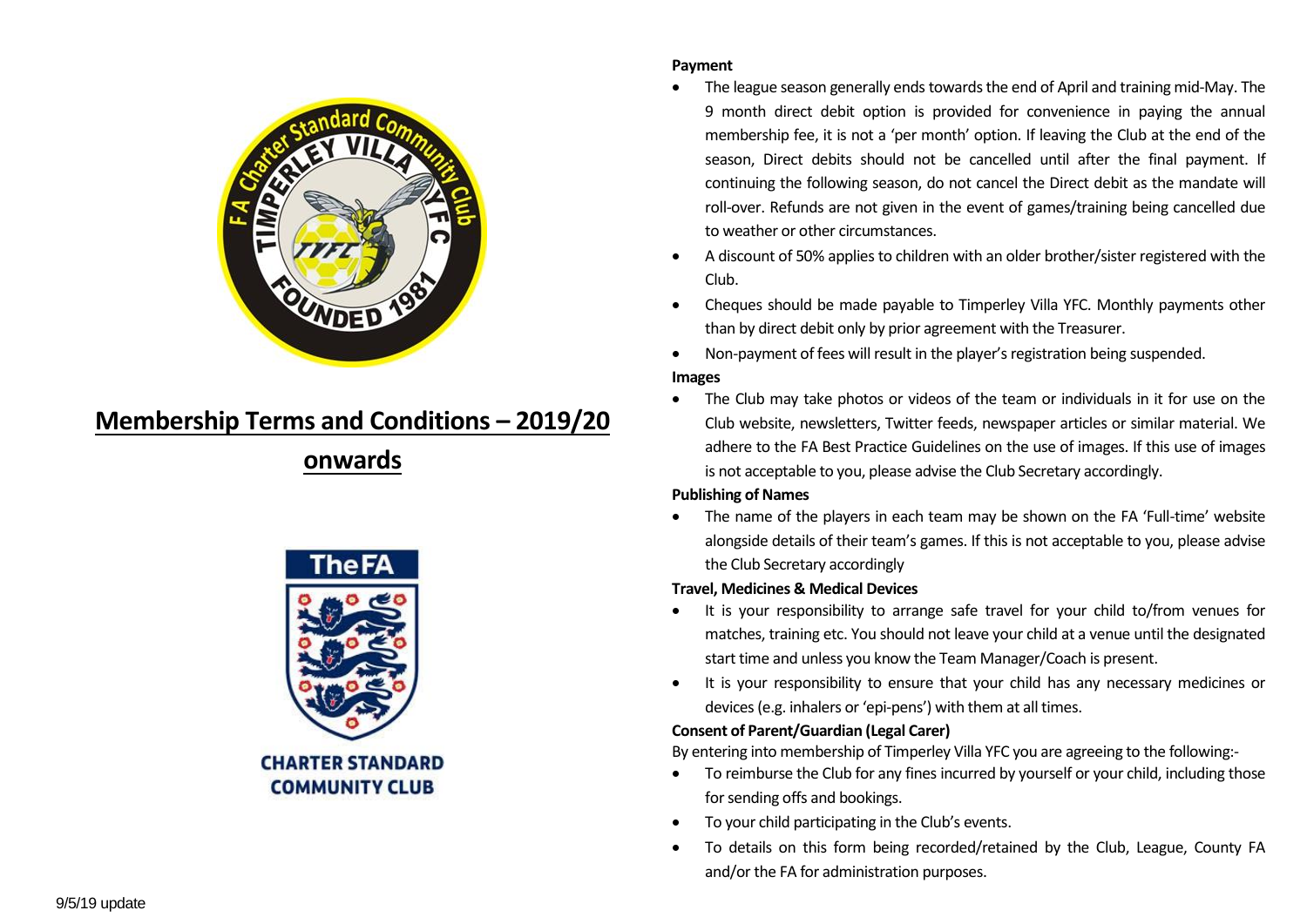- To inform the Club directly of changes to details recorded on this form.
- In the case of an emergency, for your child to receive emergency first aid treatment and in extreme cases be taken to hospital.
- To pay the full annual membership fees for your child by the due date.
- To abide by the Rules, Codes of Conduct, Policies & Procedures of the Club & FA at both training & matches. Breaking any of these may result in suspension or expulsion from the Club. Club Codes of Conduct are set out on the rear of this sheet.
- To ensure that any relatives/friends attending training/matches are aware of the Club 'Code of Conduct' and comply with it.
- Should you or your child be suspended or expelled for disciplinary reasons, no refund of subscriptions will be made by the Club.
- That no official, manager or coach of the Club can be held responsible for any loss of personal belongings or personal injuries occurring whilst playing or training with the Club.
- See website www.timperleyvillafc.co.uk for the Rules, Codes of Conduct, Policies and Procedures of the Club.
- Use of your and your child's Data as set out in the Club Privacy Notice (see overleaf and also on the Club website www.timperleyvillafc.co.uk under 'Useful Documents').

# **Code of Conduct - Spectators and Parents/Carers**

### *I will:*

*Remain outside the field of play and behind the Designated Spectator Area barrier. Never engage in, or tolerate, offensive, insulting, aggressive or abusive language or behaviour in any form.*

*Always respect the match officials' decisions and never challenge or criticise them Applaud effort and good play as well as success.*

*Remember that children play for FUN.*

*Let the coaches do their job and not confuse the players by telling them what to do. Encourage the players to respect the opposition and match officials.*

*Never criticise a player for making a mistake - mistakes are part of learning.*

*I understand that breaches of this Code may result in action being taken by my Club, the League, the County FA and /or The FA.* **[Note - This action may include suspension or expulsion from the Club.]**

# **Code of Conduct - Young Players**

*When playing football and when training, I will: Always behave myself.*

*Always do my best, even if we're losing or the other team is stronger.*

*Play fairly - I won't cheat, complain or waste time.*

*Never be rude to my team-mates, the other team, the referee, spectators or my coach/team manager.*

*Do what the referee tells me.*

*Shake hands with the other team and referee at the end of the game.*

*Listen to my coach/team manager and respect what he/she says.*

*Talk to someone I trust, for example my parents or the club welfare officer if I'm unhappy about anything at my club.*

*I understand that breaches of this Code may result in action being taken by my Club, the League, the County FA and /or The FA.* **[Note - This action may include suspension or expulsion from the Club.]**